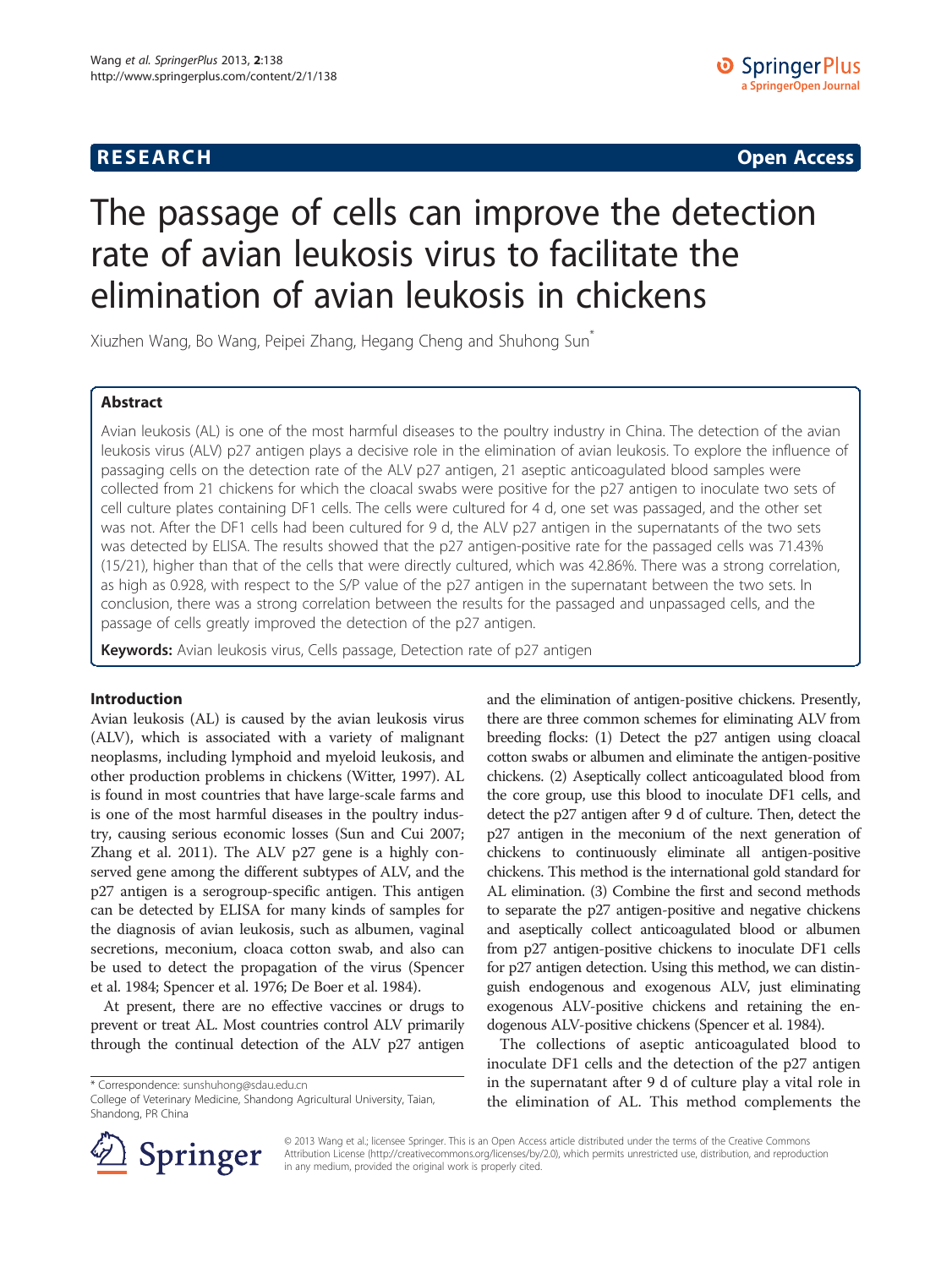| <b>Number</b>                                                            |  |  |  |  |  |  |  |  |  |  | 1 2 3 4 5 6 7 8 9 10 11 12 13 14 15 16 17 18 19 20 21 positive rate |
|--------------------------------------------------------------------------|--|--|--|--|--|--|--|--|--|--|---------------------------------------------------------------------|
|                                                                          |  |  |  |  |  |  |  |  |  |  |                                                                     |
| Unpassaged sample $- + + - - + - - - - - - + - + + + - - + + + - -$ 9/21 |  |  |  |  |  |  |  |  |  |  |                                                                     |

<span id="page-1-0"></span>Table 1 The test results for the ALV p27 antigen in the 9-d cell supernatants

method of the direct detection of the p27 antigen in cloaca swabs or albumen. In this study, the influence of passaging cells on the detection rate and the titer of the ALV p27 antigen were investigated to explore a better method for timely and thorough AL elimination.

#### Materials and methods

Twenty-one chickens for which cloacal cotton swabs were positive for the p27 antigen were numbered from 01 # to 21 #. An aseptic anticoagulated blood sample was collected from each chicken, and then the samples were centrifuged at 1500 rpm for 5 min to isolate the leukocytes. The leukocytes were then suspended in 200 ul and used to inoculate two sets of cell culture plates containing DF1 cells.

Each set of cell culture plates has 24 holes, with 21 holes inoculated and one hole inoculated with a blank to serve as the negative control, which was numbered 22#. Both the sets were dealt with uniformly. Thereafter, the inoculated DF1 cultures were incubated under CO2 at 37°C for 2 h, and 1% DMEM was substituted for the 5% DMEM during continuous culturing. After the cells had been cultured for 4 d, the cells of one set were passaged, and the cells in other set were not. The supernatants of both sets were collected for p27 antigen detection after 9 d of culturing.

All the experimental methods comply with current ethical consideration.

## The influence of cell passaging on the p27 antigen-positive rate of the supernatant

After 9 d of culturing, the DF1 supernatant from each sample was collected for ALV p27 antigen detection in one reaction plate using the Avian Leukosis Virus Antigen Test Kit<sup>®</sup> (IDEXX, USA) according to the manufacturer's instructions, and the p27 antigen-positive rates of the passaged and unpassaged cells were compared.

## The influence of cell passaging on the titer of the p27 antigen in the supernatant

The S/P values determined using an ELISA for the p27 antigen in the 9-d supernatants of the passaged and unpassaged samples were compared, and the correlation was assessed using the matched-pair T test in SPSS 17.0.

#### Results

## The influence of cell passaging on the p27 antigen-positive rate of the supernatant

The results show that cell passaging can improve the p27 antigen detection rate when using cell supernatant, as the data was shown (Table 1). The ALV p27 antigenpositive rate for the supernatant of the passaged cells was 71.43% (15/21), which was far higher than that for the supernatant of the unpassaged cells, 42.86% (9/21). All of the positive unpassaged samples except 18# were also positive for the passaged samples, and the negative control 22# was negative for p27 antigen.

## The influence of cell passaging on the titer of p27 antigen in the supernatant

The S/P values of most of the passaged samples were higher than those of unpassaged samples. Only seven passaged samples had lower titers than the unpassaged samples, and these differences were small. When the S/P